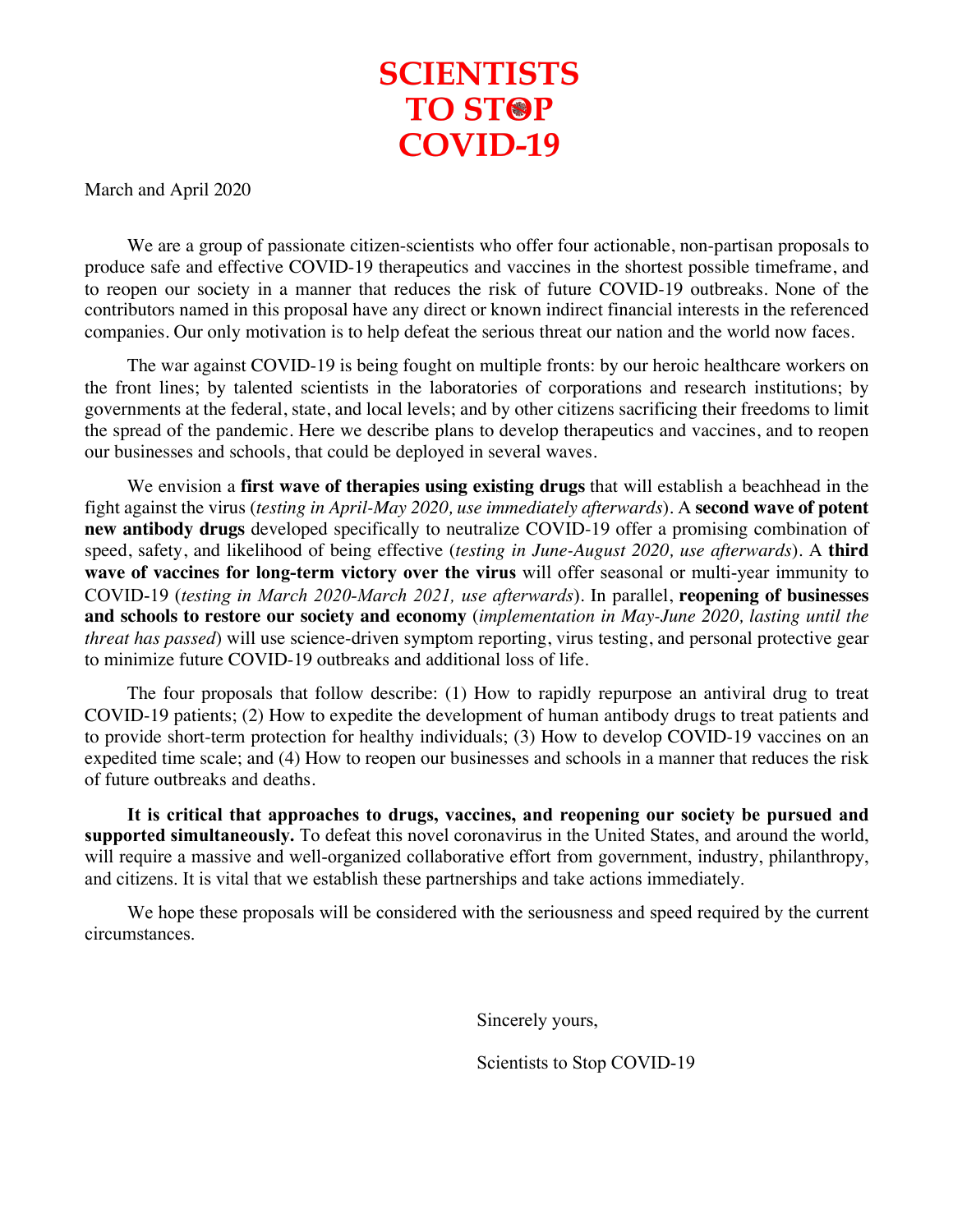WedUt **Dr. Thomas J. Cahill, M.D., Ph.D. Dr. David Liu, Ph.D. Dr. Benjamin Cravatt, Ph.D. Dr. Michael Rosbash, Ph.D. Dr. Lynn Goldman, M.D., M.S., M.P.H. Dr. Stuart Schreiber, Ph.D. Dr. Akiko Iwasaki, Ph.D. Dr. Edward Scolnick, M.D. Dr. R. Scott Kemp, Ph.D. Dr. Jonathan W. Simons, M.D.**  $k \sim$ **Dr. Michael Z. Lin, M.D., Ph.D. Dr. Ramnik Xavier, M.D., Ph.D.**

None of the named contributors is aware of any direct financial interest in the companies mentioned herein and none receives compensation of any kind for his or her participation.

#### **Contributors**

**Dr. Thomas J. Cahill, M.D., Ph.D.** is the Founder and Managing Partner of Newpath Management, L.P. Dr. Cahill received both his M.D. and Ph.D. from Duke University. His Ph.D. work, with Professor Robert Lefkowitz (Nobel Laureate), focused on studying cellular receptors and their signaling to inform novel drug development and discovery.

**Dr. Benjamin Cravatt, Ph.D.** is a Professor of Chemistry at The Scripps Research Institute in La Jolla, California and a member of the National Academy of Sciences. He is a founder of Vividion Therapeutics, Abide Therapeutics, and ActiveX Biosciences. Considered a co-inventor of activity-based proteomics, Cravatt is a prominent figure in the field of chemical biology.

**Dr. Lynn R. Goldman, M.D., M.S., M.P.H.** is the Dean and Professor of Environmental and Occupational Health at the Milken Institute School of Public Health at the George Washington University. She is a member of the National Academy of Medicine, the National Research Council Strategic Planning Group, and the NIH National Advisory Environmental Health Sciences Council.

**Dr. Akiko Iwasaki, Ph.D.** is a Professor of Immunobiology at Yale University School of Medicine, and a Howard Hughes Medical Institute Investigator. She is a member of the National Academy of Sciences, and a member of the National Academy of Medicine. She has discovered molecular mechanisms underlying innate and adaptive antiviral immunity and is a pioneer of novel vaccine strategies.

**Dr. R. Scott Kemp, Ph.D.** is an Associate Professor and Director of the Laboratory for Nuclear Security and Policy at the Massachusetts Institute of Technology. Dr. Kemp works on the scientific foundations of U.S. national security policy.

**Dr. Michael Z. Lin, M.D., Ph.D.** is Associate Professor of Neurobiology, Bioengineering, and Chemical and Systems Biology at Stanford University. A NIH Pioneer Award recipient, Dr. Lin develops proteinbased tools for molecular imaging and control of gene and viral therapy.

**Dr. David Liu, Ph.D.** is Professor of Chemistry and Chemical Biology at Harvard University, Vice-Chair of the Faculty at the Broad Institute of MIT and Harvard, and a Howard Hughes Medical Institute Investigator. He is a founder of Beam Therapeutics, Editas Medicine, Prime Medicine, Pairwise Plants, and Exo Therapeutics. Liu is a pioneer in chemical biology, protein engineering, and gene editing, and has developed technologies such as base editing and prime editing.

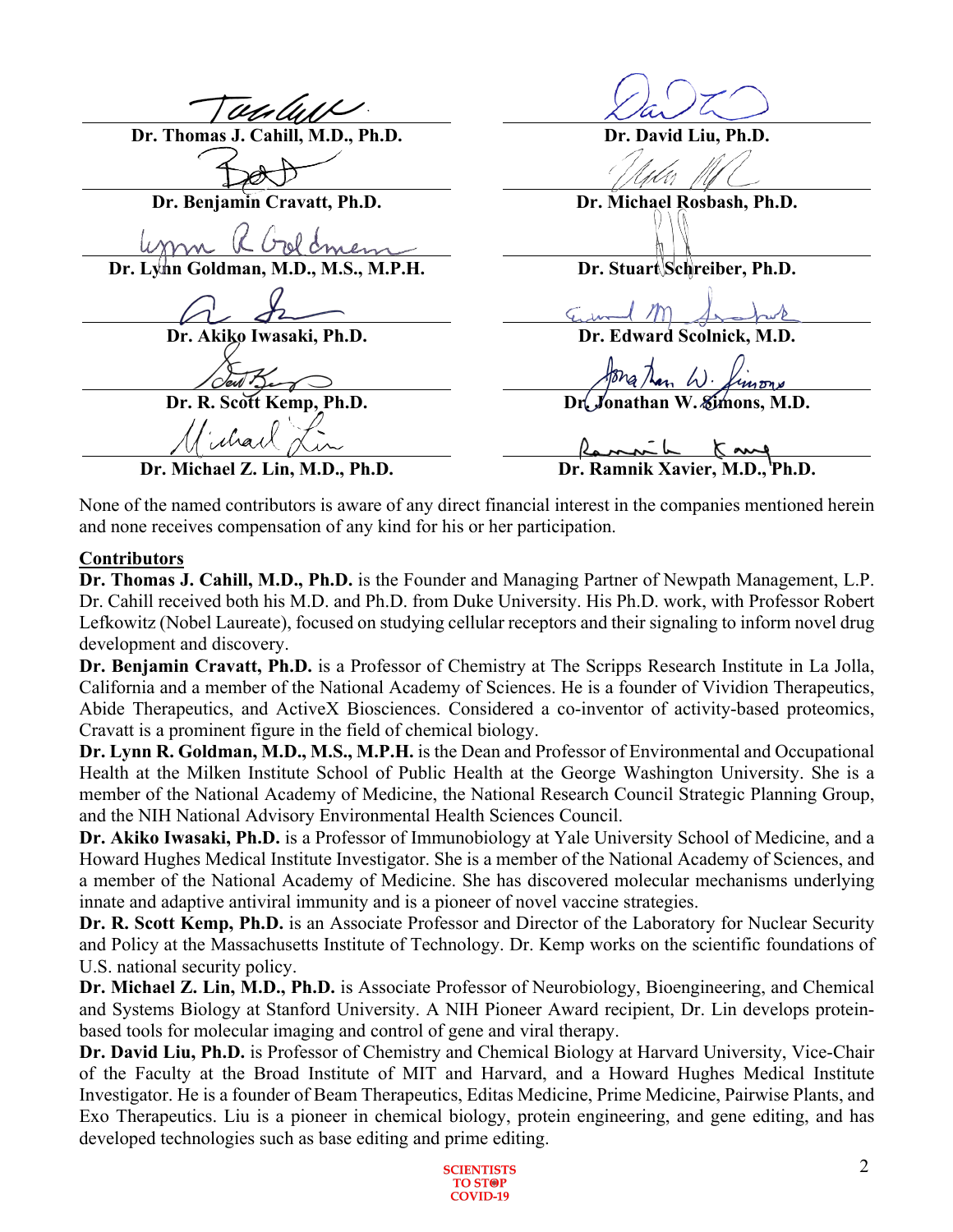**Dr. Michael Rosbash, Ph.D.** is the 2017 Nobel laureate in Physiology or Medicine, a member of the National Academy of Sciences, a Professor of Biology at Brandeis University, and a Howard Hughes Medical Institute Investigator. Rosbash is a pioneer of chronobiology, the study of how living systems sense and respond to time.

**Dr. Stuart Schreiber, Ph.D.** is a Professor of Chemistry and Chemical Biology at Harvard University and co-Founder of the Broad Institute. He is a member of the National Academy of Sciences, and a founder of Vertex Pharmaceuticals, Ariad Pharmaceuticals, Infinity Pharmaceuticals, Forma Therapeutics, H3 Biomedicine and Jnana Therapeutics. Schreiber co-pioneered the field of chemical biology.

**Dr. Edward Scolnick, M.D.** is the former Head of Research and Development at Merck and a core investigator at the Broad Institute of MIT and Harvard. While at Merck, Scolnick oversaw the development of 28 FDA-approved drugs and vaccines, including statins, HIV protease inhibitors, and Gardasil. He also made seminal discoveries on the nature of genes that cause cancer in humans before beginning his 22-year career at Merck.

**Dr. Jonathan W. Simons, M.D.** is the CEO and President of the Prostate Cancer Foundation. Simons a molecular oncologist who previously was the Founding Director of the Winship NCI Cancer Center at Emory University, and currently co-directs the PCF-Veterans Administration Precision Oncology Program for Prostate Cancer.

**Dr. Ramnik Xavier, M.D., Ph.D.** is Professor of Medicine at Harvard Medical School, former Chief of Gastroenterology at Massachusetts General Hospital, Director of Computational and Integrative Biology, MGH, and a core institute member of the Broad Institute of MIT and Harvard. He has discovered molecular mechanisms underlying innate and adaptive immunity, as well as causes of Crohn's disease, ulcerative colitis, and autoimmunity.

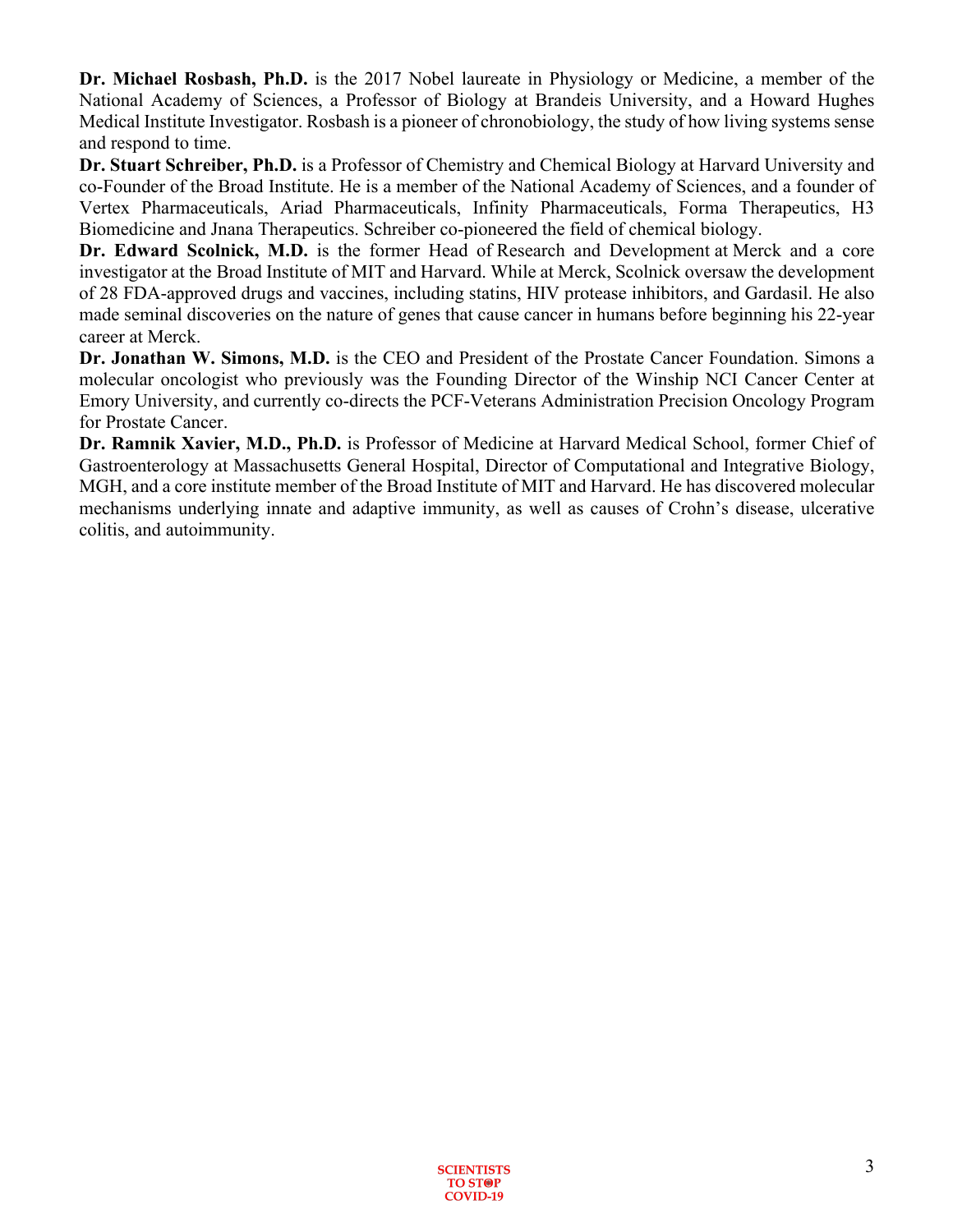#### **INDEX**

- **I. FIRST WAVE: REPURPOSED DRUGS (Pages 5-7)** Added April 4, 2020
- **II. SECOND WAVE: ANTIBODY THERAPIES (Pages 8-9)** Added March 27, 2020
- **III. THIRD WAVE: VACCINES (Pages 10-11)** Added April 15, 2020
- **IV. RESTORING OUR SOCIETY AND ECONOMY (Pages 12-17)** Added April 15 and April 21, 2020

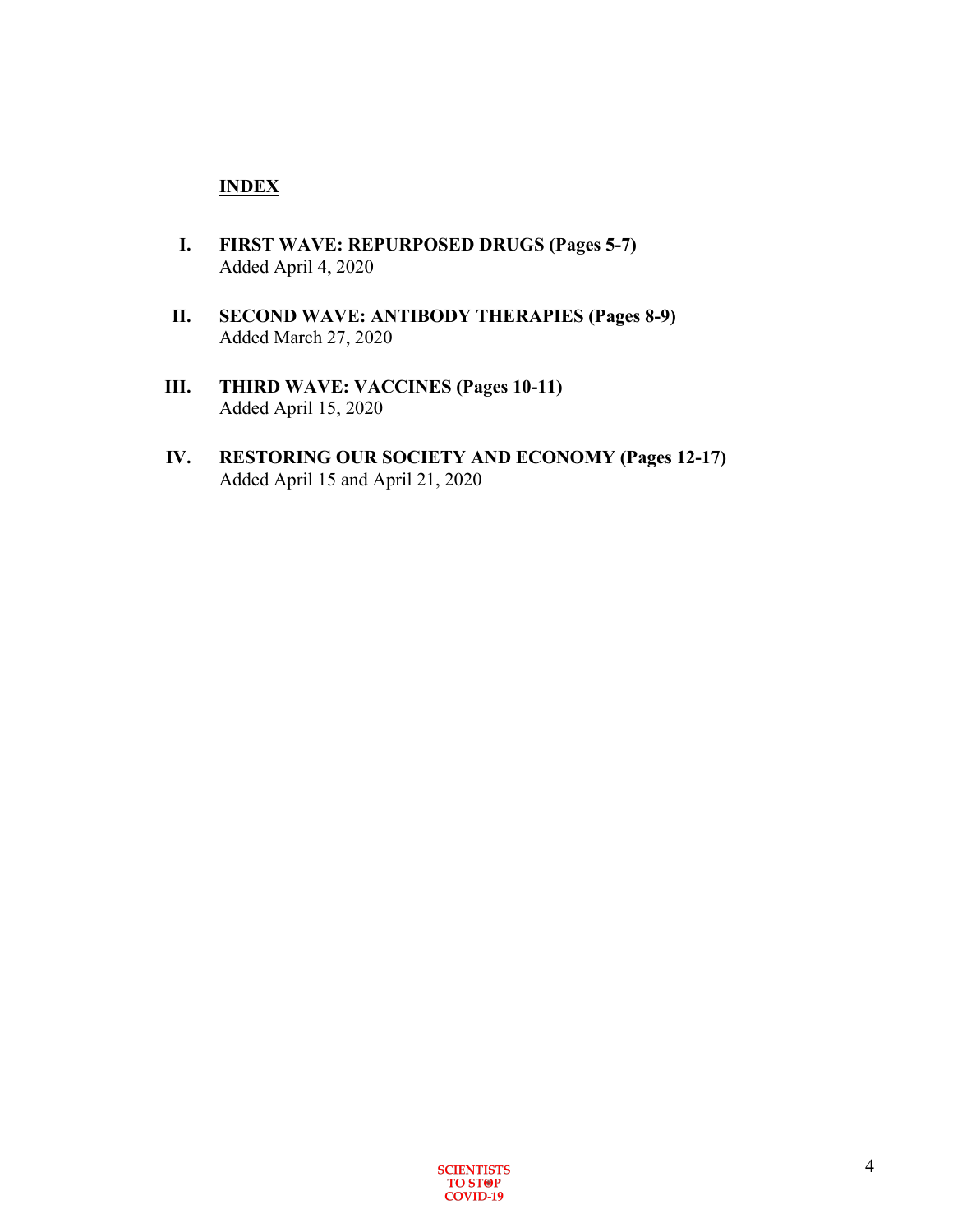#### **I. FIRST WAVE: REPURPOSED DRUGS Plan to prepare for immediate provisional use of a repurposed antiviral drug to treat COVID-19**

Among potentially effective and safe COVID-19 treatments, repurposed drugs and drug candidates can be deployed in the shortest possible timeframe. Some of these repurposed drugs and drug candidates have already garnered promising data, including antivirals such as remdesivir, niclosamide, favipiravir, and camostat, as well as drugs that alleviate the excessive inflammation that can cause death, such as tocilizumab. In addition, novel therapeutic modalities, such as Alnylam's use of RNA silencing molecules to destroy viral RNAs that are essential to the SARS-CoV-2 life cycle, are also promising and offer unique strengths, although most novel modalities will require additional time for validation in animals before clinical trials can begin. A fairly comprehensive list of potential COVID-19 therapies is maintained by the Milken Institute: https://milkeninstitute.org/covid-19-tracker.

Prioritization will be necessary to widely deploy any repurposed drugs on a greatly accelerated time scale. Among promising repurposed drugs and drug candidates, **remdesivir** has emerged as one leading candidate. Here, we present evidence for remdesivir's efficacy and safety, and propose how to accelerate its approval and use to treat COVID-19. **Many of our suggestions, while presented for remdesivir, are also applicable to other drug candidates**.

COVID-19 is caused by the virus SARS-CoV-2. The genome of SARS-CoV-2—the genetic instructions required for its life cycle—is a single strand of RNA. A viral enzyme called **RNA replicase** must copy this strand of RNA in order for the virus to replicate. This enzyme does not exist in humans, and thus drugs that inhibit RNA replicase could effectively treat COVID-19 without harming patients**. A similar strategy of inhibiting a viral replicase was effectively used to treat HIV.**

As detailed below, given its favorable safety profile and preliminary evidence of efficacy, we believe it is essential to plan now to facilitate the use of remdesivir to treat COVID-19. We propose the following:

- **FDA should coordinate with Gilead**, the maker of remdesivir, to receive the results of their clinical trials as they come in, rather than wait for submission of a new drug application (NDA). NDA preparation often takes months after clinical trials are complete. FDA can dramatically shorten the process by examining the data themselves directly in real time without requiring NDA paperwork. If the results are clearly positive, then provisional approval can be granted.
- The government should take steps to **facilitate large-scale manufacturing of remdesivir** by **other U.S. drug companies** in addition to Gilead. For example, the government could identify companies with manufacturing capabilities suitable for remdesivir synthesis at scale and begin discussions with those companies to clear any regulatory hurdles needed to repurpose those capabilities for remdesivir production.
- Both of these steps are similar to what we have already recommended for monoclonal antibody therapy (see the proposal below).
- Remdesivir is being tested in multiple COVID-19 clinical trials. The drug is given intravenously, and the initial dose is 200 mg followed by 100 mg for 5-10 days. **We believe this dose may be too low and treatment should be administered earlier in symptomatic patients.** Whether higher doses could be given safely can be determined by examining the animal safety studies carried out by Gilead. If these studies do not reveal a potential safety issue at higher doses, then higher doses should be given as early as possible during infection. We speculate that the current dose is chosen because of limited supplies. We urge the government to determine the facts around this issue so optimal trial doses for efficacy can be determined.

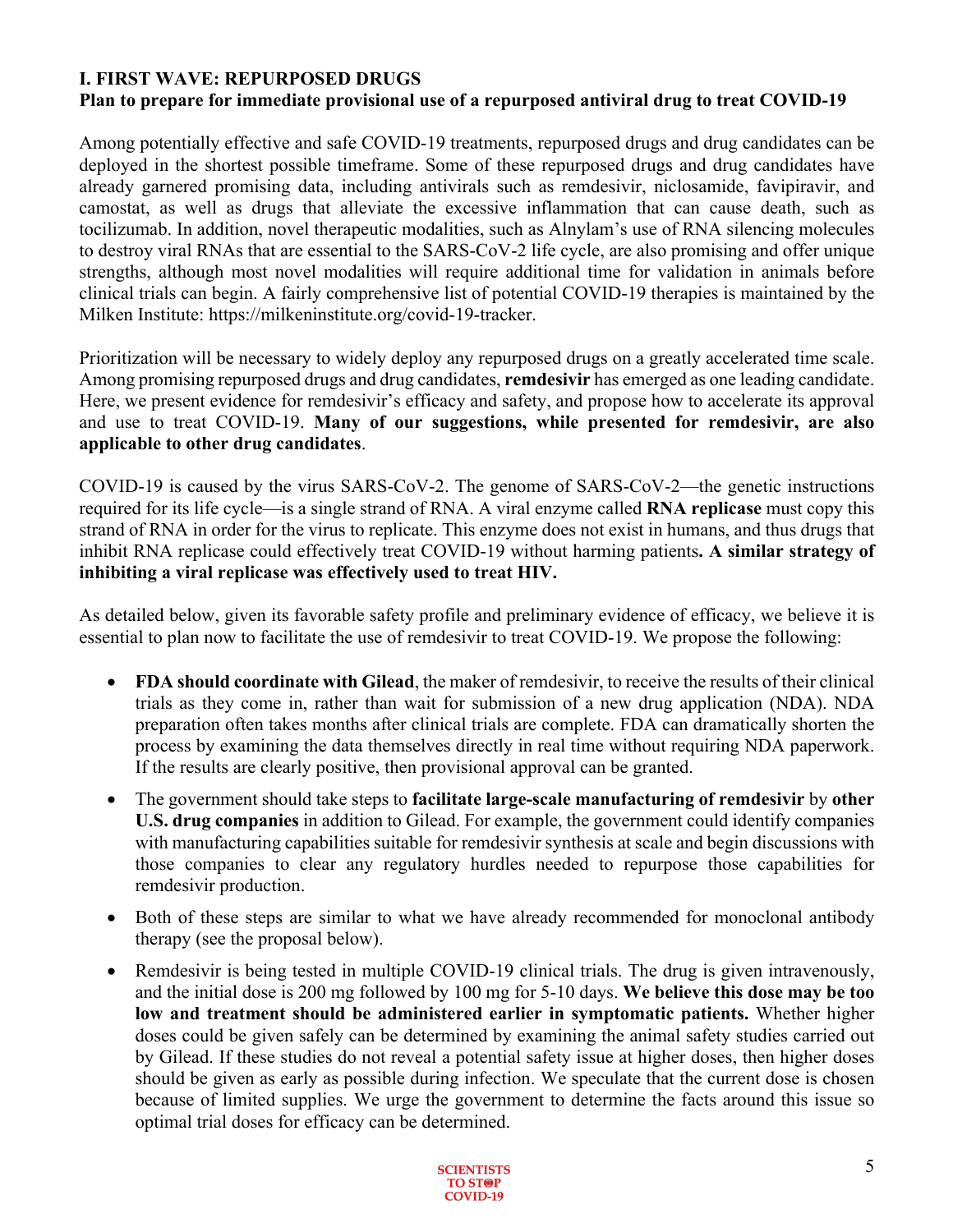• An inhaled form of remdesivir (instead of intravenous) is important so that treatment can be administered remotely and more widely. Government should push the development of inhaled formations of remdesivir. Companies including GlaxoSmithKline and AstraZeneca have experience in this area and might be helpful.

Below we present recent evidence from peer-reviewed publications that suggests remdesivir may turn out to be effective and safe for COVID-19. **Knowing how to most effectively and safely use remdesivir to treat COVID-19 will require properly designed randomized, controlled trials in actual patients**.

- A 2016 *Nature* article showed that **remdesivir inhibits viral RNA replicases and is safe and effective in monkeys infected with Ebola virus** (which, like SARS-CoV-2, is an RNA virus). At the highest dose of remdesivir, monkeys were *completely protected from death* caused by Ebola virus. Ebola virus infection is very rapid in Monkeys and the best results were observed when the drug was given early after infection. **Early treatment with remdesivir, versus later in disease course, will also likely be a key determinant for success with coronavirus.**
- A 2017 *Science Translational Medicine* article showed that remdesivir was effective against coronaviruses, the family of RNA viruses to which SARS-CoV-2 belongs. Importantly, remdesivir was shown to inhibit SARS-CoV-1, whose RNA replicase is 96% identical to that of SARS-CoV-2; SARS-CoV-1 causes SARS through a process essentially identical to severe COVID-19 cases. Remdesivir potently inhibited pathogenic coronaviruses in cultured human lung cells with a therapeutic index of over 100, meaning that the dose required to stop the virus was at least 100 times lower than the dose required to show toxicity to cultured human lung cells. This study also showed that remdesivir inhibited SARS-CoV-1 replication in lungs of infected mice.
- **Remdesivir has already been shown to be safe in humans**. In a trial of Ebola patients described in 2019, remdesivir did not show any noted toxicity. Safety is the primary barrier to wide use of any experimental drug, and this trial proved remdesivir can be safely used in humans (Mulangu *et al., New England Journal of Medicine* 2019).
- Remdesivir can be dosed to sufficient concentrations to have antiviral effects. In this same 2019 study, it was effective at reducing Ebola virus levels. Ebola virus is not a coronavirus, but this result demonstrates that **remdesivir can reach concentrations in humans that have an antiviral effect.**
- **We believe too low a dose of remdesivir was used in the Ebola trial. A dose of 10-20 mg/kg should be considered in the current clinical situation. We elaborate on this point later in this memo.**
- In monkeys infected with SARS-CoV-2, remdesivir inhibited viral replication and reduced lung damage (de Wit *et al., PNAS* 2020).
- In human cells in the lab, **remdesivir inhibits replication of SARS-CoV-2**, the virus causing COVID-19. (Williamson *et al. doi: 10.1101/202004.15.043166*)
- Remdesivir has already been given on a compassionate use basis to many COVID-19 patients, and a case report exists (e.g., Holshue *et al., New England Journal of Medicine* 2020). No major adverse effects have been reported, **suggesting that remdesivir is safe in COVID-19 patients.**
- **Knowing how to safely and effectively use remdesivir to treat COVID-19 requires properly designed, randomized, and controlled trials in patients.**

There are over 20 remdesivir trials currently in progress worldwide. We note the first two randomly controlled trials in China were prematurely terminated due to lack of patients, and the clinical context or patient profile of these trials may differ from those of other trials. It is important to continue existing remdesivir trials to obtain a more complete understanding of remdesivir's potential efficacy.

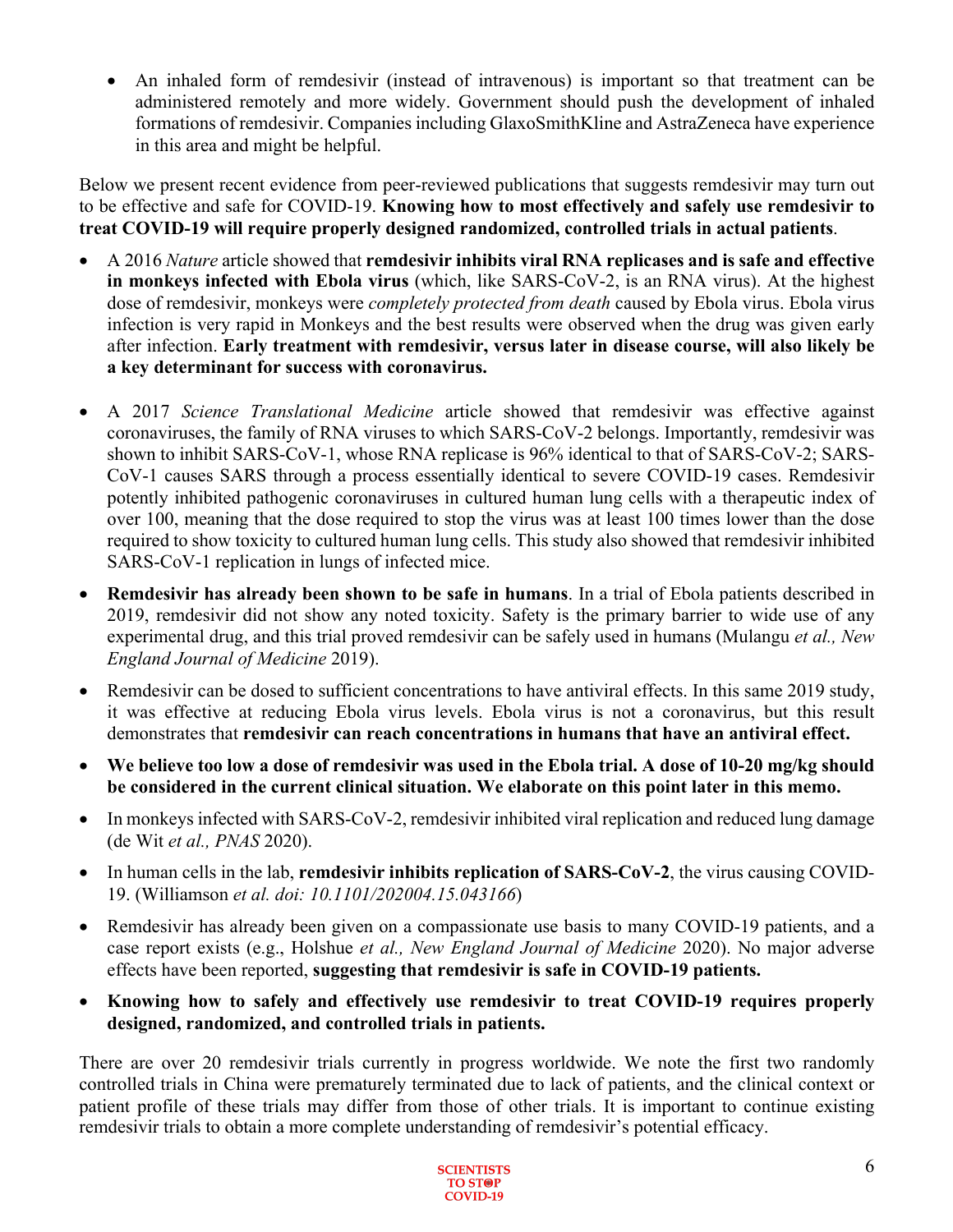In assessing the potential widespread use of remdesivir in infected patients, certain points are critical:

- 1. The proper dose of the drug needs to be determined. FDA previously limited the dose based on reversible liver function tests; an increase in dose may be possible without compromising safety.
- 2. Based on experience with other antiviral medications, it seems likely that **administering the drug as early in infection as possible will be more helpful than if administered later**.
- 3. Supply of the drug is crucial. We speculate that the low dose used in the Ebola trial was chosen based upon a limited supply. The government needs to determine how quickly millions of doses can be manufactured and whether contract companies need to bolster what Gilead can do in their own manufacturing facilities. Gilead has recently released a letter underlining the limited doses that will be available. Gilead is ramping up their production capabilities. However, their estimate of how many patients can be treated will depend upon a future determination of optimal dose.

It is important to understand both the benefits and limitations of remdesivir compared to other therapeutic options, including the neutralizing human monoclonal antibodies we recommended in our first proposal. Based on the experience with Ebola (Mulangu *et al., New England Journal of Medicine* 2019), remdesivir is unlikely to be more effective for treating COVID-19 than the best monoclonal antibodies currently under development. However, monoclonal antibodies will not be available for a few more months, and for this reason we consider them part of a **second wave** of therapies entering clinical trials in the summer (see the second proposal in this set). A **first wave of therapies can** *only* **come from repurposed drugs**. Moreover, since neutralizing monoclonal antibodies function by a distinct mechanism, it is possible that the combination of monoclonal antibodies and remdesivir will be an even more effective second wave therapy than either single agent alone.

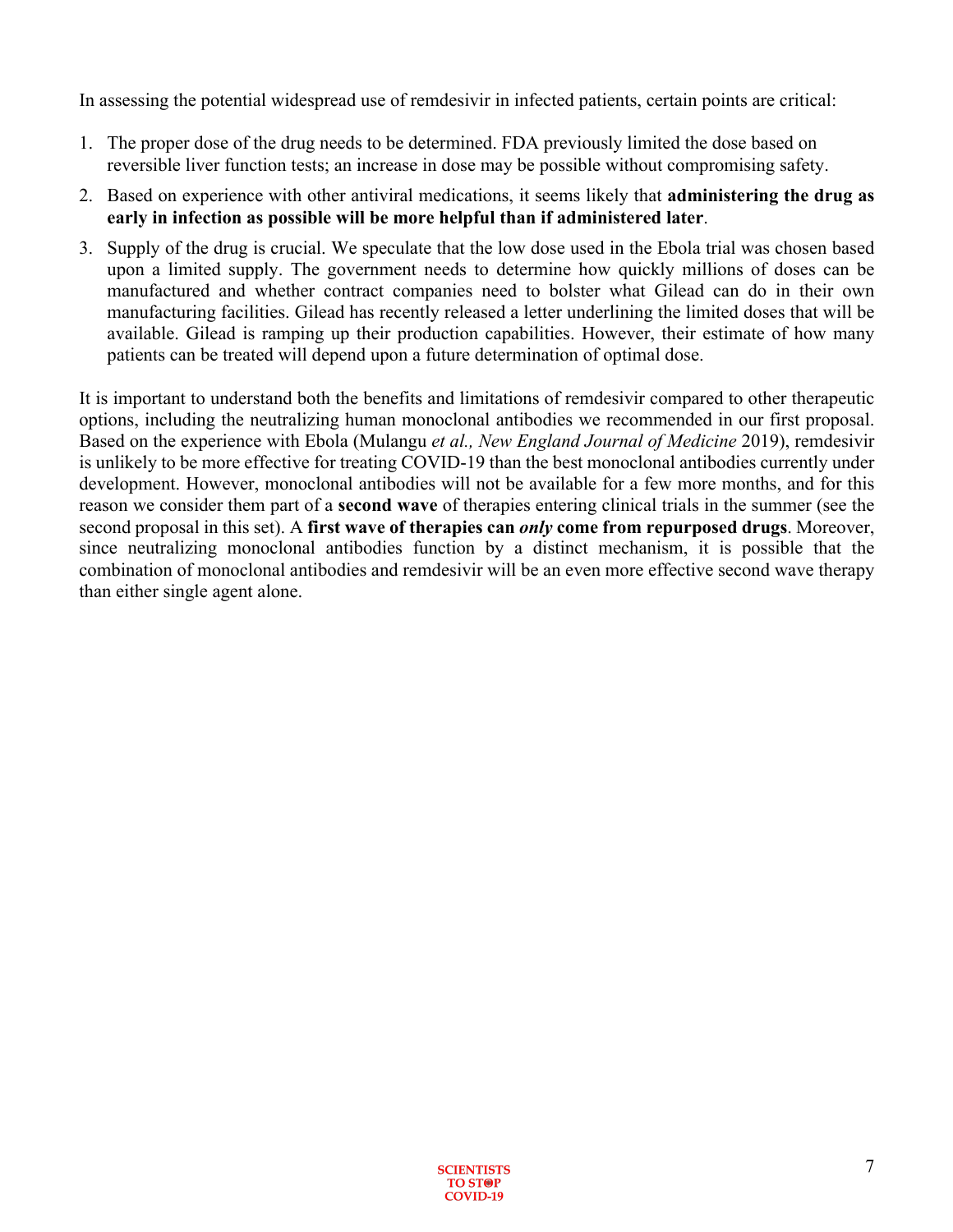## **II. SECOND WAVE: ANTIBODY THERAPIES Plan for development of an antibody therapy and short-term vaccine by Fall 2020**

American biotechnology companies have **already cloned antibodies against COVID-19** virus from recovered patients and mice with human immune systems, and determined which antibodies are especially effective at neutralizing the virus in petri dish experiments. These **monoclonal antibodies** can now be used both to **prevent** COVID-19 like a short-term vaccine, and to **treat** COVID-19 patients.

Two American companies (Regeneron Pharmaceuticals and Vir Biotechnology) are leaders in the monoclonal antibody space. Both of these companies have (1) a proven track record of developing similar therapeutics on expedited timelines (i.e., for Ebola virus); (2) development timelines for COVID-19 therapeutic candidates that are leading the industry; and (3) manufacturing capabilities to enable 100% of their production be done in the United States. Although other COVID-19 therapeutic strategies must be advanced in parallel, we consider these monoclonal antibodies to have the highest likelihood of succeeding for the following reasons.

- Antibodies can **protect** healthy critical workers, as well as "high-risk" individuals.
- Antibodies can also **treat** those already infected, as demonstrated during the Ebola outbreak.
- Human antibodies are routinely administered, for example in cancer therapy and in travel shots, and are considered **very safe**. Indeed, the antibody-containing serum of recovered COVID-19 patients is already being used to treat small numbers of critically ill patients.
- This approach has the potential to be in human clinical trials by **June**, and if expedited with assistance from the government, to be approved by **this summer or fall**—far sooner than traditional vaccine or drug development approaches. This timeline is based on the recent experience American companies have had in producing an **effective** treatment against Ebola **in record time**.

To accelerate the testing, approval, and distribution of monoclonal antibodies against COVID-19, **there must be regulatory flexibility and focused efforts to eliminate all avoidable bottlenecks** via the following steps:

- These companies will be submitting investigational new drug ("IND") applications to initiate clinical trials to the FDA in the near future. **We suggest the WH and FDA leadership work directly with these companies on a regular or daily basis.** The WH can then ensure that the FDA asks all its questions to these companies **before** receiving the IND. Standard rules are that companies must wait 30 days after submitting an IND before initiating trials. We recommend that the FDA **allow trial initiation immediately upon IND receipt** as their questions will have already been answered. *Desired timeframe: April-June 2020.*
- The FDA should allow, encourage, and facilitate the task of scaling up production of COVID-19 treatments prior to final approval; this is, of course so that treatments can be broadly available to the public the day of approval. For example, the FDA could quickly approve new or overseas plants for the production of other medicines, so that **U.S. plant can be devoted entirely to manufacturing COVID-19 treatments**. Similar manufacturing assistance should also be offered to all U.S. companies wellpositioned to pursue the monoclonal antibody approach. All other rate-limiting manufacturing issues should be addressed now. If the above steps occur expeditiously, it should be possible to manufacture antibodies for COVID-19 at a scale sufficient for widespread deployment in the late summer or early fall of 2020. *Desired timeframe: June-August 2020.*

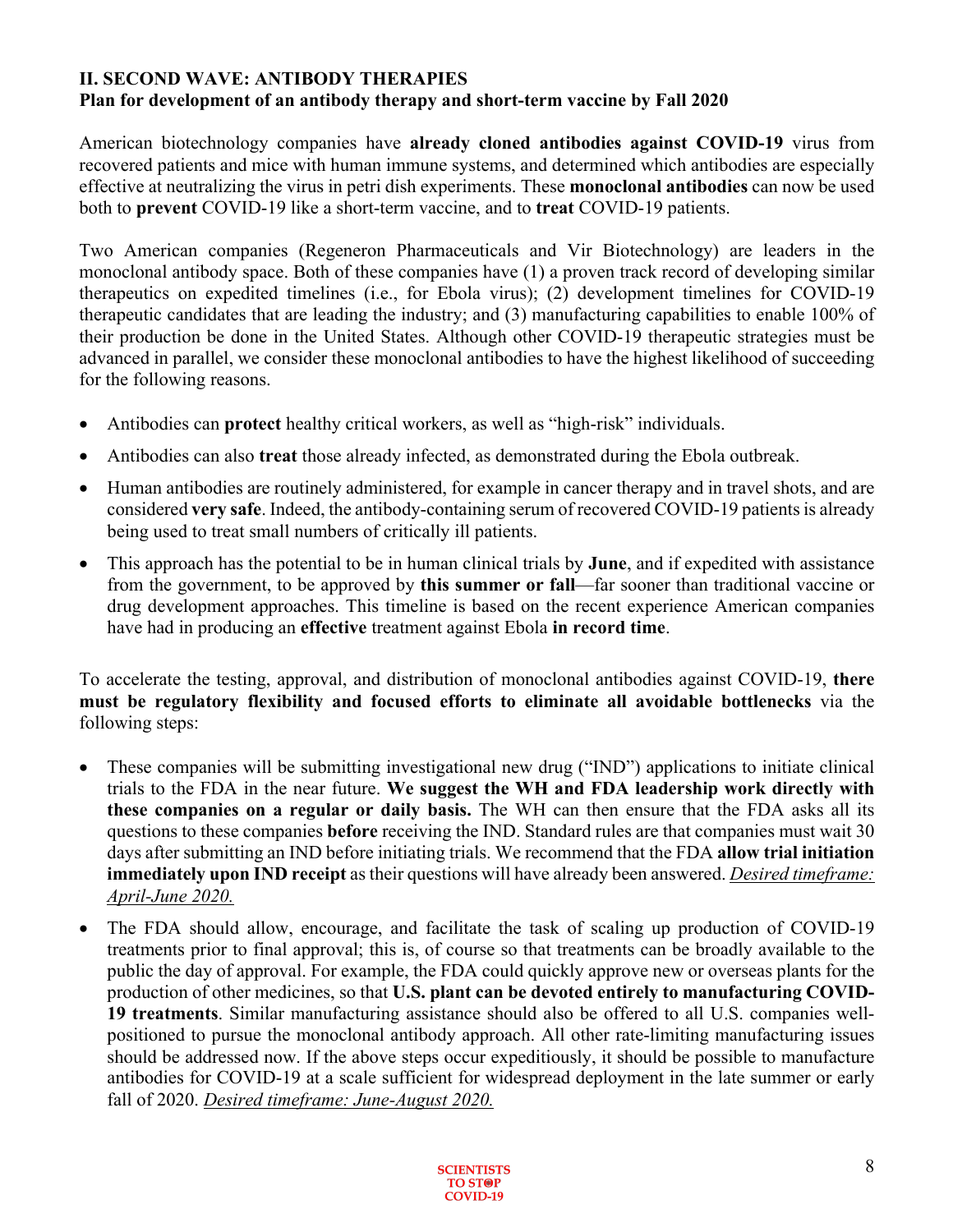- Engage **other large U.S. biomanufacturers to contribute their capacity** to the manufacturing effort, to further expedite broad availability upon FDA approval. *Desired timeframe: June-August 2020.\*
- Clinical trials usually begin with a small safety trial in a small number of people. We suggest monoclonal antibody treatments be allowed to proceed directly to a **larger efficacy trial** (e.g., by employing dose-titration in infected individuals, etc.) with enough patients to reveal how well the antibodies work, ideally both as a treatment and as a short-term vaccine. Scientists and physicians have enough experience with other virus-neutralizing antibodies to know the dose required. Safety will be confirmed simultaneously in this efficacy trial. *Desired timeframe: June-August 2020.*
- Following a successful clinical trial, a company reports the results and formally submits a new drug application ("NDA"). FDA review of an NDA normally takes 9-12 months. Given the state of the pandemic, we recommend that the FDA communicate daily with these companies during preparation of the NDA to assure all required components are included, and then **complete the NDA review within 1 week of receipt** since its questions will have already been answered prior to submission. *Desired timeframe: August-September 2020.*
- Given the efforts outlined above to preemptively mass-produce treatment in advance of the clinical trial outcome, broad administration can begin both as a treatment (prioritizing critically ill patients) and as a short-term vaccine immediately upon FDA approval. *Desired timeframe: August-September 2020.*

Other necessary associated efforts that must be pursued in parallel:

- **Tests for viral load and for prior infection**: Ensure availability of the fastest and most reliable test for measuring the amount of virus in the blood in patients at the point of care. These tests are necessary to ascertain if the treatment is working.
- **Antibody (serological) testing:** These tests reveal if an individual was previously infected. They provide important demographic data to guide public-health policy and are especially important for determining which individuals are eligible to participate in the trials of new drug candidates.
- **Notify hospitals** where the trials will take place as soon as possible so the hospital institutional review boards ("IRBs") do not delay approval. Ensure there is no red tape at any of the above steps.

Timeline summary:

- By June 2020: investigational new drug application submitted and reviewed; efficacy clinical trials begin.
- June to August 2020: manufacturing ramp-up and antibody production for broad and nationwide administration.
- August 2020: Proof of efficacy in preventing infection and/or treating disease obtained from clinical trials; if positive, as anticipated, very rapid FDA approval of a new drug application.
- August-September 2020: broad administration of antibodies to the ill and to critical healthy individuals. We believe monoclonal antibodies will make a major contribution to preventing a second wave of disease in the fall, which could impede our societal and economic recovery.

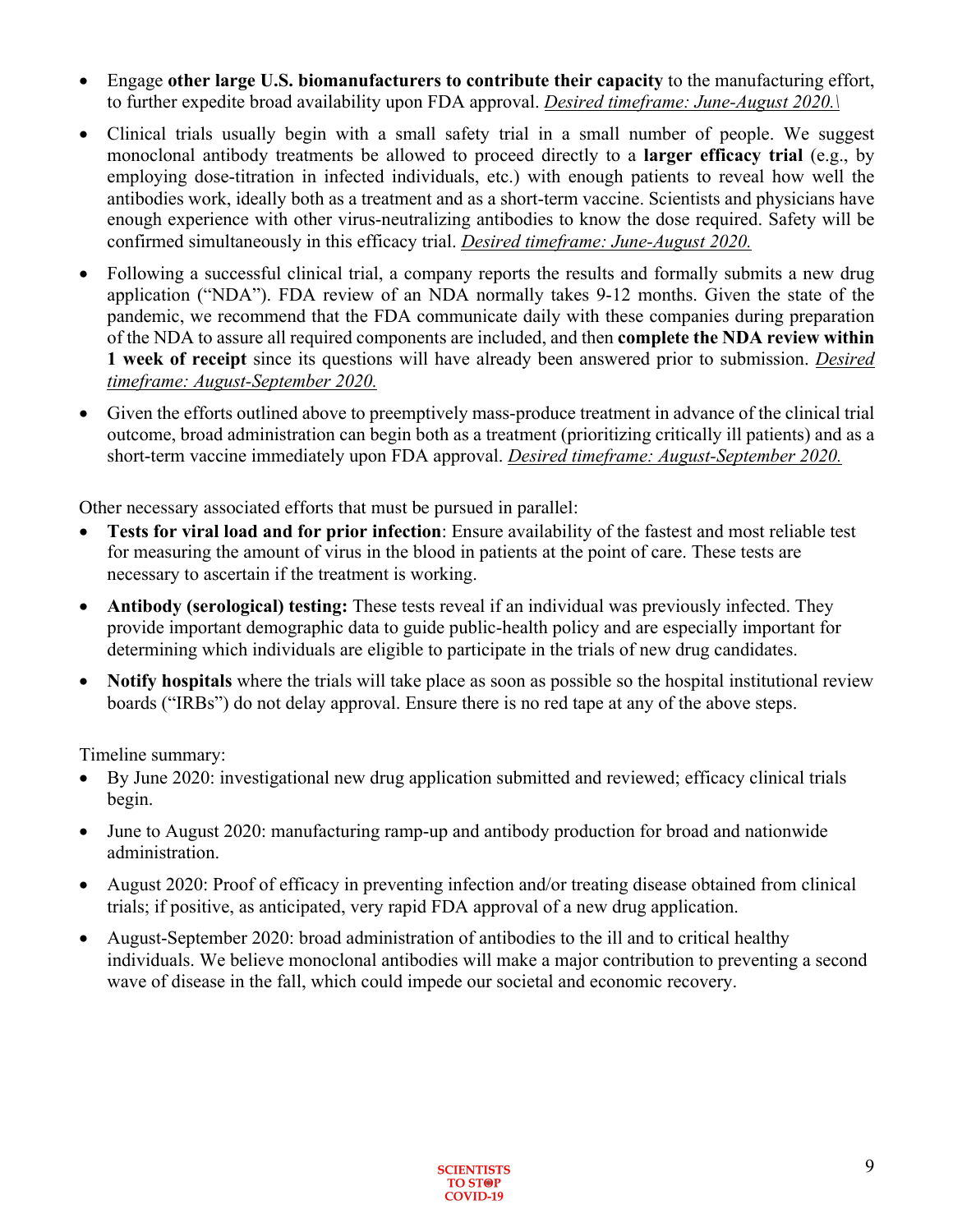## **III. THIRD WAVE: VACCINES Plan for rapid development of a vaccine against COVID-19 and future pandemics**

As with many other infectious disease epidemics, long-term control will require the development and implementation of an effective vaccine that can provide population-wide immunity against the pathogen. **This third wave vaccine-based approach will establish long-term victory over the virus.** Historically, the average time for new vaccine development and approval is six to eight years. The current unprecedented nature of the COVID-19 pandemic requires immediate and unique action. Some approaches currently being pursued include inactivated virus particles (Sinovac), recombinant proteins (Sanofi), live hybrid viruses (Janssen), and RNA-based vaccines (Moderna, CureVac, BioNTech/Pfizer, Translate/Sanofi). More than 90 vaccine development efforts are listed at https://milkeninstitute.org/covid-19-tracker. It is not known yet if vaccines will need to be seasonal, as with influenza, or will provide durable long-term immunity, as with measles. *Timeframe: testing in March 2020-March 2021, use afterwards.*

- We propose that the federal government appoint an empowered council that will work with U.S. and global stakeholders to coordinate the required development and investment actions in an efficient, timesensitive, and non-partisan way.
- The effectiveness and safety of a SARS-CoV-2 vaccine candidate can only be assessed by clinical study. Given the urgency of the SARS-CoV-2 pandemic, **it is essential that a standardized clinical assessment approach be devised and supported by regulators to enable the rapid and meaningful comparison of data sets**.
- Given the increasing number of stakeholders involved in the COVID-19 vaccine effort, we are concerned that the effort will become diffuse and will not achieve the level and degree of focus required for a sufficiently swift pandemic response. **Thus, unprecedented transparency and end-to-end coordination are required.** The council should coordinate all aspects of the development and delivery of a vaccine among developers, regulators, funders, and other global stakeholders.
- Plans must be put in place to distribute and administer the vaccine. This effort should build upon actions to expand the public-health workforce supporting widespread testing and tracing. Public communication will be critical to educate the public about the benefits and risks of vaccination of all individuals, including children; the benefits will strongly outweigh the risks for an approved vaccine. Too many different COVID-19 vaccines on the market could create confusion that will not support implementation.

The proposed centralized approach has proven effective in the past while responding to global emergencies. A similar approach effectively accelerated the development of a polio vaccine in the 1950s. In this celebrated case, the private National Foundation for Infantile Paralysis (later known as the March of Dimes) provided centralized funding and technical decision-making to ensure the development and availability of a vaccine for what was at the time a devastating infectious disease. **The same focus is now required to confront the current pandemic.**

Manufacturing investments are substantial and, accordingly, will likely be made by governments or large funding organizations. We must focus on manufacturing an effective vaccine at a scale that will permit world-wide use. In a typical vaccine development program, investments in scale-up and manufacturing are tied to an increasing understanding of a given vaccine's clinical potential. Such a measured approach **is not viable** for SARS-CoV-2 because of the urgency. **Large at-risk development decisions will need to be made**, **for each individual promising vaccine candidate, well before significant clinical data become available**. However, given the scale of the at-risk investments, the number of vaccine approaches in which

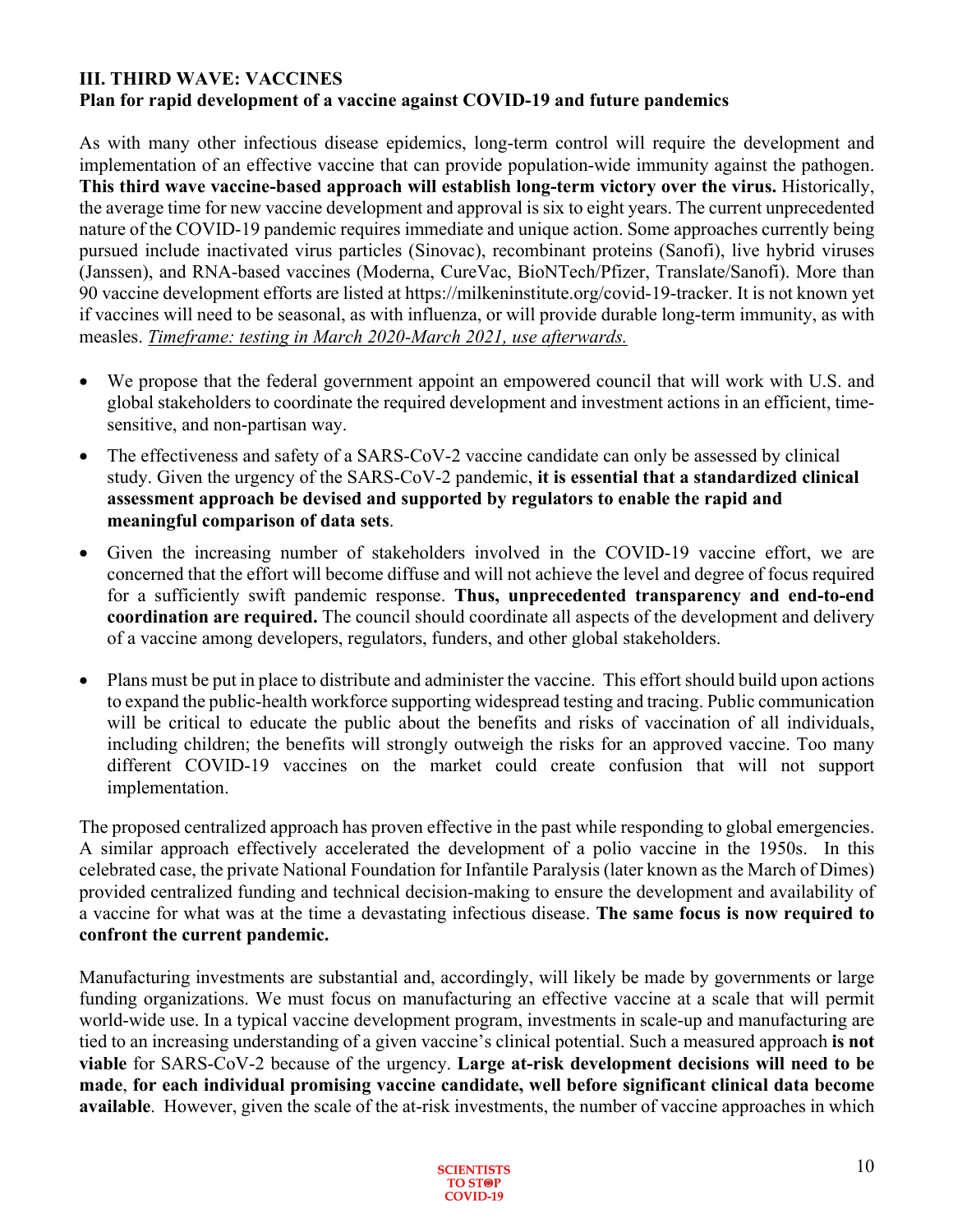such investments can be made will necessarily be smaller than the much larger number of all SARS-CoV-2-related vaccine R&D efforts.

At present, the non-company funding sources for the large majority of SARS-CoV-2 vaccine efforts globally include the Coalition for Epidemic Preparedness (CEPI), the Biomedical Advanced Research and Development Authority of the U.S. government (BARDA), the Bill & Melinda Gates Foundation (BMGF), and an increasing number of sovereign country governments. CEPI (**www.CEPI.net**) is funded by the BMGF, the Wellcome Trust, and several European governments. BARDA is a part of HHS and is fully funded by the U.S. Government. BMGF is the world's largest private charity. Among these three largest funders, an effort is ongoing to coordinate their support in a way that will allow for efficient decision making and use of available funds for at-risk investment and development support.

Such coordination requires centralized decision making to manage the activities across multiple individual promising approaches, and among the supporting functional and funding efforts—thus our recommendation to appoint an "empowered council". A prospective agreement must be established primarily among the regulators, the key funders, and key global stakeholders to ensure that the empowered council has the authority to direct the overall enterprise. The empowered council should have a strong technical/scientific background with direct experience in the previous development of infectious disease vaccines. Such a central coordinating and decision mechanism can ensure alignment among regulatory requirements for clinical and pre-clinical evaluation of vaccine candidates and can effectively manage the large at-risk scaleup and manufacturing investments needed to ensure ready availability of a vaccine as soon as its safety and efficacy has been demonstrated. It can also manage the complexities of the multiple parallel technical approaches that will be required.

Over the years, vaccine R&D for other human and animal pathogens have led to the development of a number of different "vaccine platforms," most of which can potentially be adapted for the design of a potentially effective vaccine against SARS-CoV-2. Many organizations and companies are currently involved in designing various vaccine approaches using either internal funding or funding from various support sources (see later). Among these efforts, Moderna's RNA-based vaccine has already commenced clinical trials, and whether subjects create protective antibodies will be assessed in the next few months. However, whether this vaccine safely prevents disease may take longer to assess, and Moderna does not anticipate widespread implementation for at least 12 months. We recommend a centralized approach to manage the anticipated flow of clinical data as various vaccine candidates are evaluated. Such a standardized approach will support rapid progression to clinical trials in a way that will yield the relevant comparative safety and efficacy data in as short a period as possible, allowing for potential rapid deployment.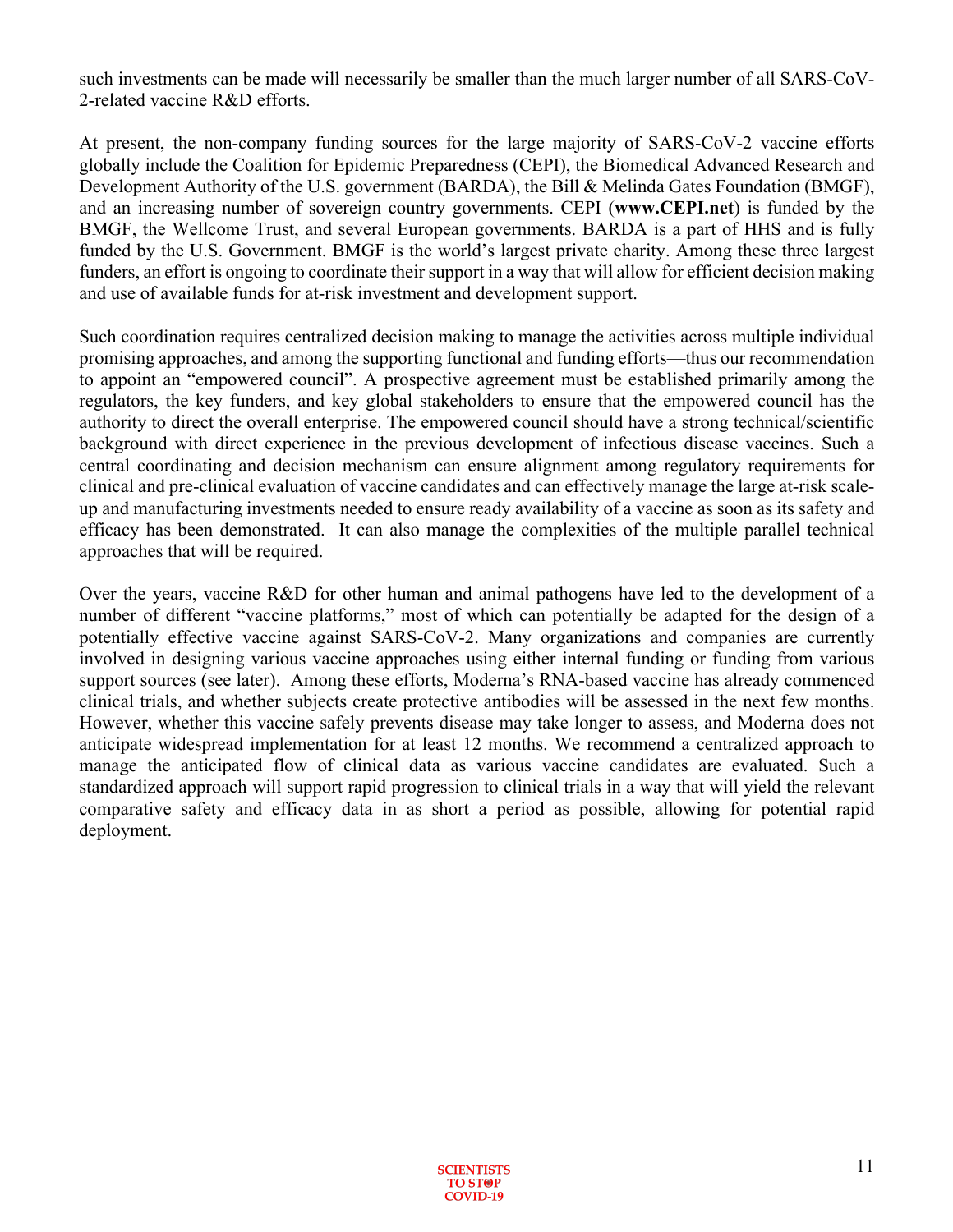## **IV. RESTORING OUR SOCIETY AND ECONOMY A COVID-19 Risk Reduction Plan for Reopening Schools and Businesses**

While drastic social-distancing and lock-down measures remain a necessary step to disrupt the exponential spread of COVID-19 in the United States, restoring our society and economy is increasingly urgent for the welfare of many Americans. In this document we propose a plan for returning people to schools and businesses in a manner that reduces the risk of future COVID-19 outbreaks and loss of life, for example from a "second wave" of the disease in the fall.

Once current social-distancing measures are lifted, the current policy of testing only symptomatic individuals cannot adequately curtail COVID-19 transmission. For example, a study of COVID transmission in Wuhan, China occurring between February 1 and March 12—when Chinese health officials were carrying out house-to-house temperature checks on the general population—found that even with such intrusive measures 86% of COVID cases were not identified, likely because the majority of infected persons had mild symptoms. $<sup>1</sup>$ </sup>

In this proposal, we describe a policy that requires individuals returning to schools and work to take three key steps: 1) to report symptoms daily before working; 2) to participate in frequent virus (PCR) testing; and 3) to wear certain personal protective equipment (PPE). We assess that this policy will substantially reduce the risks associated with reopening our society and restoring our economy, thereby protecting our recovery.

## **Daily Certification of Symptoms**

All employees and students must **certify (via smartphone app), before leaving home, that they are not experiencing enough of the following COVID-19 symptoms** to exceed a calculated risk, weighted by symptom frequency, of being infected with SARS-CoV-2 (incidence frequency and standard error are shown, with data sources):

- a. Fever  $(0.64\pm0.030)^{2-4}$
- b. Sinus pain  $(0.50\pm0.18)^4$
- c. Cough  $(0.46\pm0.032)^{2-4}$
- d. Reduced or altered sense of smell or taste  $(0.44 \pm 0.17)^4$
- e. Expectoration  $(0.32\pm0.036)^3$
- f. Stuffy nose  $(0.25 \pm 0.15)^4$
- g. Chills  $(0.18\pm.044)^2$
- h. Fatigue  $(0.18\pm0.025)^{2,3}$
- i. Sore throat  $(0.13 \pm 0.039)^2$
- j. Headache  $(0.13\pm0.037)^{2,4}$
- k. Difficulty breathing  $(0.11\pm0.034)^{2,4}$
- 1. Joint or muscle pain $(0.099 \pm 0.023)^{3,4}$
- m. Diarrhea  $(0.056 \pm 0.015)^{2-4}$
- n. Vomiting  $(0.026 \pm 0.018)^2$

This certification should detect the vast majority of symptomatic cases, including mildly symptomatic ones, among those who accurately respond. None of these individual symptoms are specific to COVID-19, but in aggregate they can be used to assess an individual's risk of being infected with SARS-CoV-2, and even if caused by other pathogens are a prudent basis for staying at home. The acceptable level of calculated risk may differ among occupations (for example, nursing home caregivers could be subject to a very low risk threshold). We note that symptomatic patients are thought to be contagious prior to feeling symptoms, and that a large fraction of infected persons may remain asymptomatic for the entire course of the infection.

Estimates of the continually asymptomatic fraction have been made from several closed-cohort studies. One study using data from Japanese citizens evacuated from Wuhan estimated the asymptomatic fraction at 31%

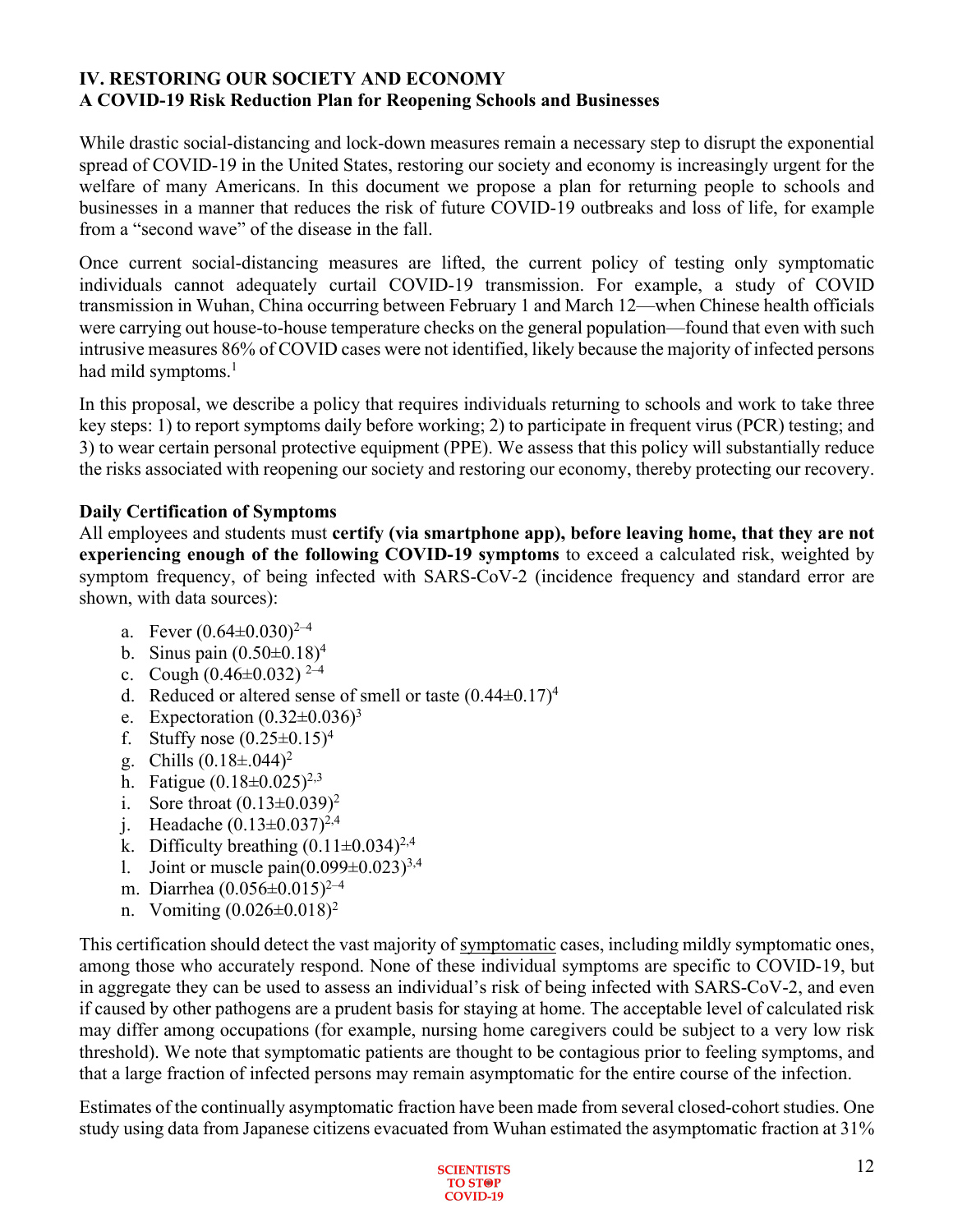$(95\%CI$  7.8%–54%).<sup>5</sup> Another study using data from the Diamond Princess cruise ship (which had an age distribution skewed older than the general population) estimated that 18% (95%CI: 16–20%) of infected persons remain asymptomatic, subject to assumptions about the incubation period.<sup>6</sup> In contrast, a third study of 4,950 close contacts found that only 6.2±2.2% of infected persons were fully asymptomatic throughout the course of the disease, but that an additional  $38\pm5.4\%$  showed only mild symptoms and may not have considered themselves to be infected.<sup>3</sup>

These data emphasize the importance of respondents giving accurate answers to survey questions and using centralized algorithms, rather than individual judgment, to make decisions about who can engage in work and school activities. A variety of strategies can be used to increase compliance, including assurances of pay while at home with symptoms. The calculated risk threshold can be set by governments and adapted to respond to real-time epidemiology.<sup>7</sup>

We also considered the use of fever screening devices that rapidly measure the temperatures of people at the entrances to schools and businesses. However, we are concerned that questions about the accuracy of this method, the availability and cost of fever screening devices at the scale needed, and the fact that fever screening assesses only one COVID-19 symptom may limit its practical usefulness in the current situation.

Whether fully asymptomatic COVID-19 cases pose an infection risk to others remain to be seen. We are only aware of one study that examined this question, but the statistical uncertainties were too large to make a useful deduction of the asymptomatic carrier risk.<sup>3</sup> However, because asymptomatic case fractions may be large, and because even symptomatic cases may be contagious prior to the onset of symptoms, frequent virus testing to detect viral presence is essential, in addition to a daily survey of symptoms.

#### **Frequent Testing for Virus**

Several methods, including PCR, can detect viral RNA in specimens collected from individuals. The sampling and analysis procedures for PCR tests, however, yield a significant false-negative rate, which means that relying on only a single PCR test for each individual may be insufficient. For example, in the case of tests performed on close-contact cohorts, throat-swab PCR was found to have a false-negative rate of 28.7% after one sample, reduced to 7.8% with a second sample at a later time. Another study found that China's national PCR test had a false-negative rate of 34%.8 Note that the sensitivities of PCR tests for asymptomatic and pre-symptomatic cohorts have not been separately established. The steps described below, coupled with the certification of symptoms described above, will provide the data needed to establish these sensitivities.

Nasopharyngeal or throat-swab PCR sampling is too invasive and demanding for regular mass testing. **As an alternative, we propose frequent—ideally, multiple times per week—virus testing of all people returning to school or businesses from samples collecting by having people spit into barcoded tubes.** In one study of SARS-CoV-2 PCR tests, professionally collected saliva samples were found to be slightly more sensitive than traditional nasopharyngeal swabs. <sup>9</sup> Another study found that various patient-collected saliva samples were nearly as effective as professionally collected swabs—94% as effective for noninvasive shallow-nasal swab, 90% as effective for tongue swabs. <sup>10</sup> Several studies have found a high-rate of discordance between nasal and saliva samples, suggesting two-location sampling would reduce false negatives but with a higher sample-collection burden.<sup>10,11</sup> These data suggest the probability of a single PCR test detecting a typical symptomatic person is better than 65% for spitting into a tube, or 88% with an added shallow-nasal swab. In addition, increasing the number of PCR cycles performed can also increase the sensitivity of PCR testing, at the expense of a higher false positive rate.<sup>8</sup> However, "weak positives" those with  $C_t$  values high enough that they would not have been detected with a standard PCR test thresholds—can be re-tested immediately the next day before work, requiring only a one-day quarantine (or less) while the follow-up test is processed. PCR primer sets that amplify endogenous human RNAs known to occur in saliva<sup>12</sup> can be used as positive controls to authenticate sample collection and testing procedures.

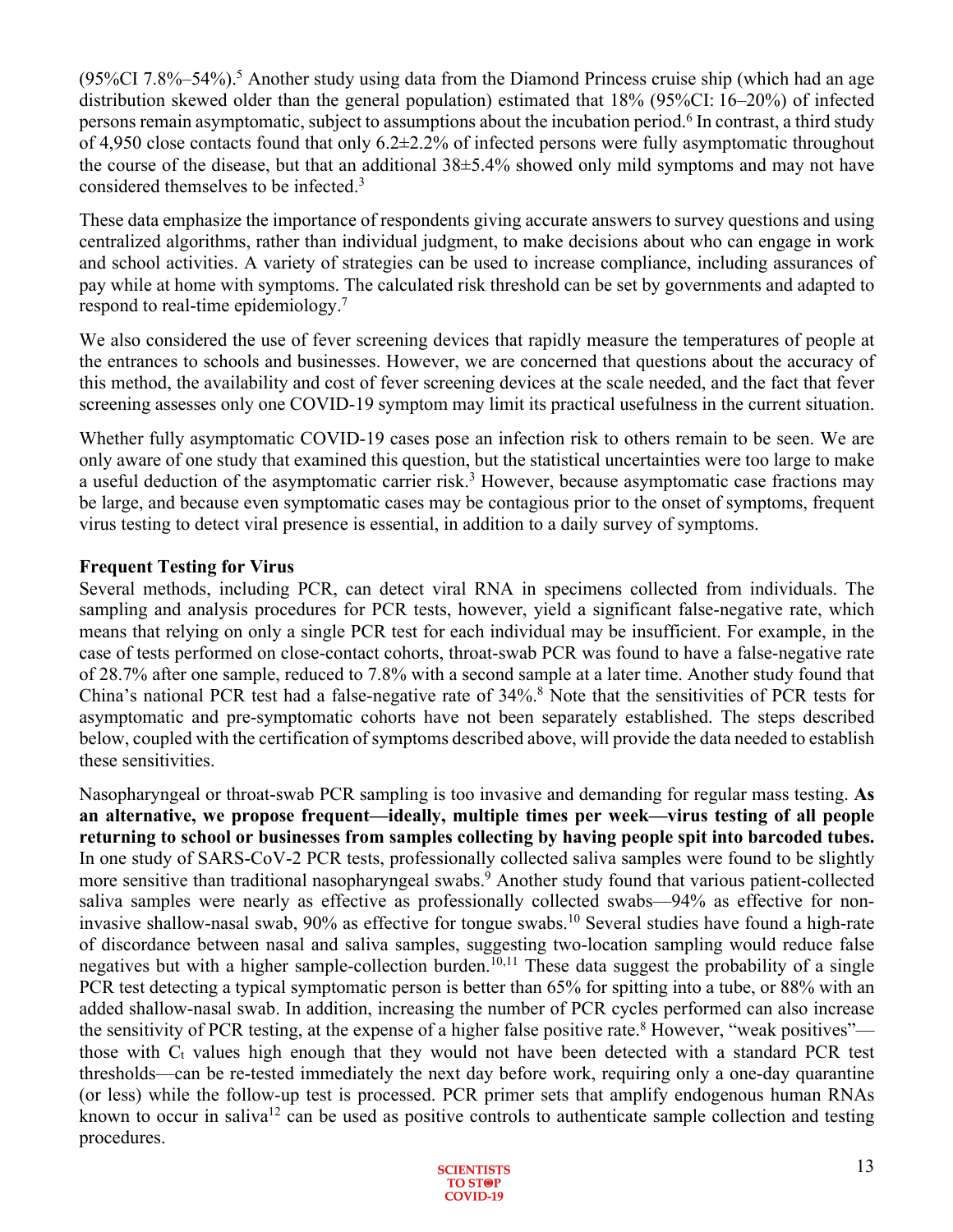From a practical perspective, samples for mass virus testing should ideally be collected at the end of the workday, processed overnight, and reported to individuals before they decide to come to work or school the next morning. Positive virus tests result in immediate quarantine, contact tracing, and quarantine of close contacts, ideally in coordination with state and local public health officials if governments succeed in establishing urgently needed contact tracing infrastructure. For the many employers and schools that will not be able to establish such a sample collection and testing capability, governments should facilitate the ability of drug stores, flu-shot clinics, and other local point-of-care facilities to perform standardized virus tests. Assuming a major testing center can process approximately 100,000 tests per week, it will take the capacity of approximately 3,000 such centers, or the equivalent from a combination of larger centers and smaller facilities, to test every person in the U.S. once per week. This requirement seems currently achievable, and as testing technologies continue to improve, will become easier to realize.

**For many states, significant changes to current healthcare systems will be required to enable largescale virus testing.** Due to limited past testing capacity, strict criteria for COVID-19 testing have been imposed. Current protocol in many states allows only symptomatic individuals to be tested, requires that orders for testing come from a physician or healthcare worker, and requires that tests are administered by a healthcare professional. **Such policies are incompatible with large-scale testing**, and have contributed to our inability to estimate asymptomatic individuals, those with mild symptoms, or those who do not seek care—all of whom are capable of transmitting the virus. To reopen our society and to keep it open, virus testing must be dramatically expanded to include these critical segments of the population. Because healthcare systems have limited capacity to provide expanded testing while also caring for ill people, **requirements for ordering and administering virus tests must be substantially relaxed** so that testing of asymptomatic citizens can be greatly expanded and decentralized.

To this end, we recommend that states immediately initiate with federal support pilot virus testing projects—for example, ~100,000 total virus tests—that will inform how to best deploy millions of tests when supplies and infrastructure become available. These pilot projects will also facilitate workplaces and schools eventually performing their own asymptomatic testing of workers and students. **Business or school officials can be trained and certified at qualified institutions and laboratories to administer nasal, throat, or saliva sample collection**. Processing of collected samples can occur at the point of collection if possible, or at local point-of-care facilities supported by state and federal governments. These pilot projects should take place in diverse communities, including densely and sparsely populated areas, to inform appropriate testing frequencies in different regions. A protocol must be established to report results from these many new testing locations to tested individuals, departments of health, and healthcare facilities. Timely reporting to state departments of health will be essential for contact tracing and quarantine measures.

Supply-chain issues, including shortages of virus testing kits and reagents, must be addressed with **dramatically increased federal government support.** We appreciate that this second component of our proposal is a major undertaking, but we anticipate that **frequent virus testing of all people returning to work and school is the key ingredient** to restarting our society and rescuing our economy while minimizing the chance of new outbreaks that force future shutdowns and cause additional loss of life.

#### **Required Personal Protective Equipment (PPE)**

We recommend that wearing PPE throughout the work or school day become a requirement. Multiple studies have shown that the single most effective piece of PPE is a face mask or respirator. **For the general public, we recommend surgical-style masks, with simple training on their use**. Surgical masks have been shown to be effective with an odds ratio of 0.32 (95%CI: 0.25–0.4), meaning that a person reduces their risk of contracting respiratory viruses to 32% of the normal risk by wearing a surgical mask.<sup>13</sup> N95 respirators can be even more effective, but are more difficult to acquire in mass quantities, and too burdensome to wear for prolonged periods to expect good compliance from most individuals. N95 respirators provide an odds ratio of 0.09 (0.03-0.30), with the high variance emphasizing the importance of

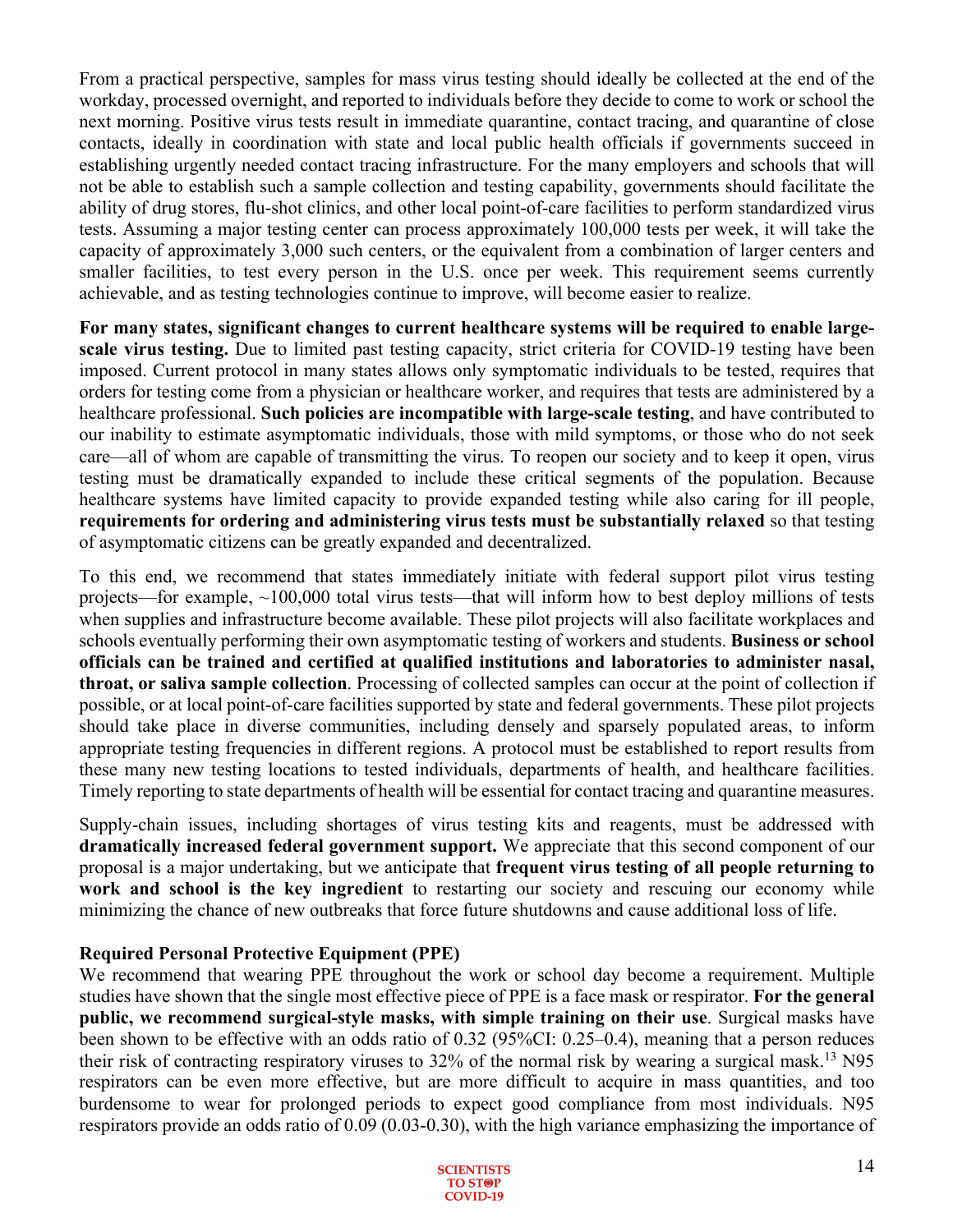leak-tight fit and proper use, which is difficult to maintain outside a trained user cohort.<sup>13</sup> Controlled comparisons of surgical masks and N95 respirators in real-world settings of occasional exposure have found them similarly effective in reducing respiratory infections.<sup>14</sup> Surgical masks therefore strike an optimal balance between availability and practical effectiveness for most people.

In contrast, cloth masks were reported to be 63% as effective as surgical masks in preventing any respiratory symptoms for the wearer, and only  $8\%$  as effective in preventing influenza-like illness.<sup>14</sup> As such, we recommend that **wearing surgical masks (or, for high-exposure settings, N95 respirators with appropriate training), rather than cloth masks, be required for entering schools and businesses**. We note that studies on the lifetime of coronaviruses on surfaces including paper<sup>15</sup> suggest that if masks are in limited supply, reusing masks that have been stored away from human contact for 5-7 days may pose minimal additional risk.

Gloves can also lower infection risk, offering an odds ratio of 0.43 (95%CI: 0.29-0.65) in a hospital setting.<sup>13</sup> They could also be required, although proper use habits are needed for gloves to be effective. We anticipate that many people not accustomed to the uses of gloves for biomedical purposes will contaminate themselves, surfaces, or others through improper use.

## **Antibody (Serological) Testing**

Antibody tests are an important tool in the fight against COVID-19. Unlike PCR tests, which detect the presence of the virus's RNA genome, and thus can approximate how many virus particles are present in a patient sample, antibody tests reveal the presence of antibodies that a person's immune system has produced as a consequence of being infected with SARS-CoV-2. It is possible—perhaps even likely—that protection from future SARS-CoV-2 reinfection by a person's own antibodies can be strong and can last >1 year. This expectation is based on one preliminary study<sup>16</sup> of SARS-CoV-2 in monkeys, and one long-term study<sup>17</sup> of humans infected with the virus that caused the original SARS epidemic. Importantly, however, this critical information is not yet known with actionable certainty.

Antibody tests provide important information for guiding public-health policy. They are the best tool currently available to understand the percentage of people within a community that have been previously infected with SARS-CoV-2. Antibody tests thus reveal the extent to which transmission countermeasures have been effective, how many people may need a COVID-19 drug or vaccine in the future, and how far away we are from "herd immunity." Antibody tests can also serve a surrogate measurement of a person's immunity to reinfection, with the important caveats presented below. Therefore, they can also be used to identify especially vulnerable or less-vulnerable sub-populations (see below).

Vaccines are widely seen as part of a long-term solution to COVID-19. **Antibody testing is important for vaccine development** in two ways:

- 1) Antibody testing is needed to identify individuals who are eligible for testing any COVID-19 drug or preventative, including vaccine candidates. People with pre-existing SARS-CoV-2 antibodies cannot be used to test the effectiveness of such candidate drugs or vaccines, because the potential ability of those antibodies to neutralize the virus could obscure the effect of the drug or vaccine candidate in people who have not been previously exposed.
- 2) Antibody testing is needed to assess the ability of a vaccine candidate to do its job—to elicit antibodies in the subject.

These key benefits highlight the importance of continued development and deployment of antibody testing. However, **we do not anticipate that antibody tests will have a major impact on reopening workplaces or schools in the near future** for the following reasons:

1) It seems likely that only a low fraction of the population by the late spring of 2020 will have been infected with SARS-CoV-2. This assessment is based on the number of reported and projected deaths

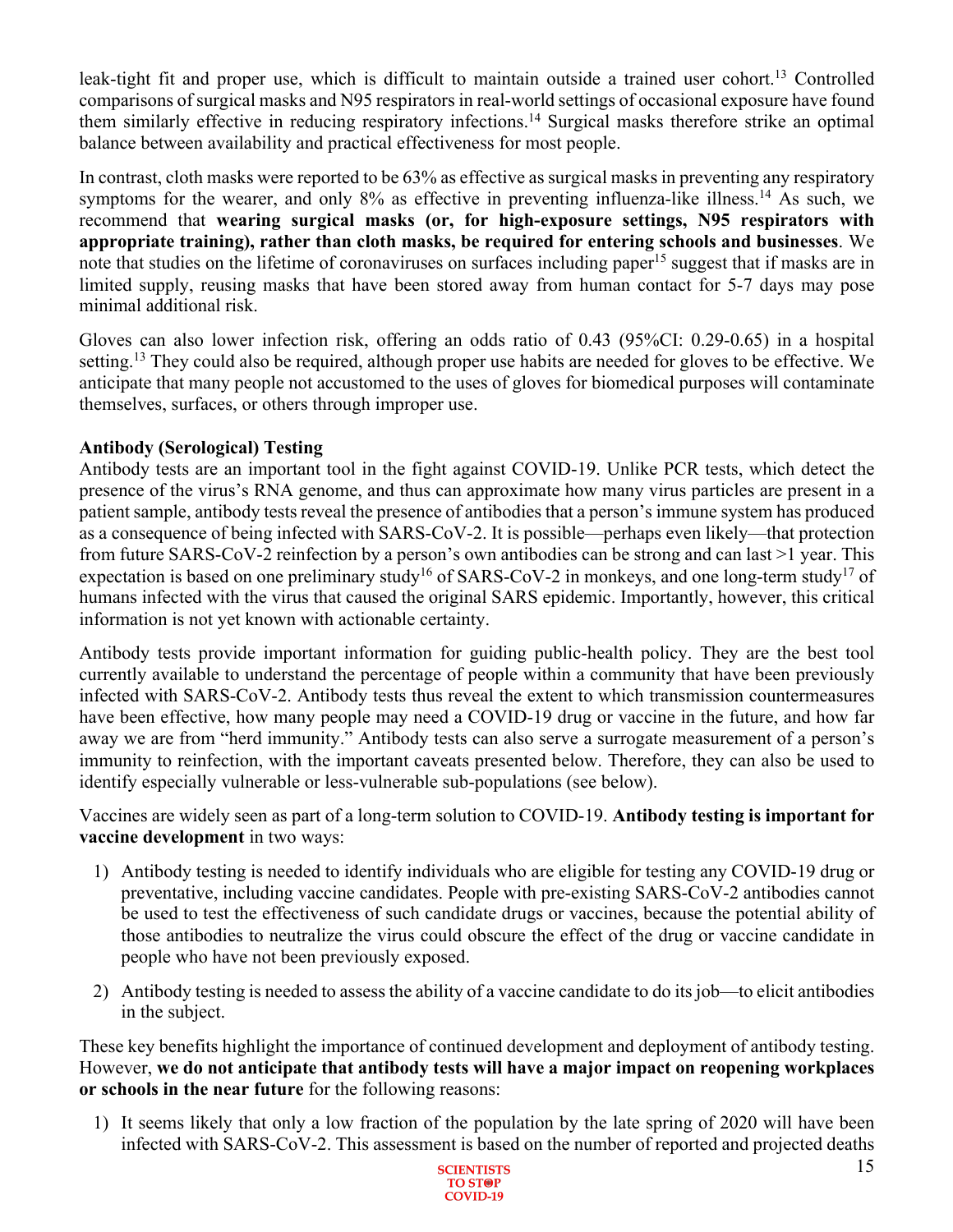(not reported cases, which are highly dependent on testing coverage) and current estimates of the infection-fatality rate, as well as recent reports of large-sample (500-11,000+ subjects) antibody tests done in California<sup>18</sup>, Scotland<sup>19</sup>, and Wuhan<sup>20</sup>, all observing that <5% of subjects had antibodies to the virus. Therefore, it is unlikely that people with SARS-CoV-2 antibodies will represent a significant fraction of our students or workforce in the coming months. An important exception to this point is noted below.

- 2) It is not yet known what level of antibody titers offer what probability of re-infection resistance, or for how long, as noted above. It is even more difficult to know how this assumed correlation will vary among individuals.
- 3) Based on recent reports, it takes  $\sim$  2 weeks from first symptoms for the substantial majority (>90%) of infected people to form robust antibody titers, with possible dependence on the level of symptoms in the patient (there are conflicting reports on the latter point).<sup>21,22</sup>
- 4) Concerns about the false negative and false positive rates of multiple commercial antibody tests<sup>23</sup> suggest that it may take some time before reliable serological tests are widely available.
- 5) Protecting our citizens from future infection is the most important requirement for a successful restoration of our society. Virus (PCR) tests inform infectivity much more than antibody tests indeed, antibody tests do not explicitly assess infectivity at all.

One important exception to the general lack of applicability of antibody tests to reopening schools and workplaces in the near future is that some local communities have experienced outbreaks with much greater than 10% exposure. For examples, in some towns, ships, nursing homes, detention centers, shipping warehouses, and health-care settings, exposure has far exceeded the modest average fraction of infected persons nationwide. In these special cases, serological testing can be an important surrogate for identifying who is still vulnerable, and who may be at lower risk to return to work.

Finally, we note the danger of strongly associating a positive antibody test with the right to return to school or to work. Plans to reopen our workplaces and schools must **avoid the moral hazard of creating a perverse incentive to purposefully increase one's risk of exposure** to the SARS-CoV-2 virus in order to increase the chance of being able to return to studies or professional work.

#### **References Cited**

- 1. Li, R. *et al.* Substantial undocumented infection facilitates the rapid dissemination of novel coronavirus (SARS-CoV2). *Science* eabb3221 (2020) doi:10.1126/science.abb3221.
- 2. Liu, Y. *et al.* Viral dynamics in mild and severe cases of COVID-19. *The Lancet Infectious Diseases* S1473309920302322 (2020) doi:10.1016/S1473-3099(20)30232-2.
- 3. Luo, L. *et al. Modes of contact and risk of transmission in COVID-19 among close contacts*. http://medrxiv.org/lookup/doi/10.1101/2020.03.24.20042606 (2020) doi:10.1101/2020.03.24.20042606.
- 4. Wölfel, R. *et al.* Virological assessment of hospitalized patients with COVID-2019. *Nature* (2020) doi:10.1038/s41586- 020-2196-x.
- 5. Nishiura, H. *et al.* Estimation of the asymptomatic ratio of novel coronavirus infections (COVID-19). *International Journal of Infectious Diseases* S1201971220301399 (2020) doi:10.1016/j.ijid.2020.03.020.
- 6. Mizumoto, K., Kagaya, K., Zarebski, A. & Chowell, G. Estimating the asymptomatic proportion of coronavirus disease 2019 (COVID-19) cases on board the Diamond Princess cruise ship, Yokohama, Japan, 2020. *Eurosurveillance* **25**, (2020).
- 7. van de Kassteele, J., Eilers, P. H. C. & Wallinga, J. Nowcasting the Number of New Symptomatic Cases During Infectious Disease Outbreaks Using Constrained P-spline Smoothing: *Epidemiology* **30**, 737–745 (2019).
- 8. Vogels, C. B. F. *et al. Analytical sensitivity and efficiency comparisons of SARS-COV-2 qRT-PCR assays*. http://medrxiv.org/lookup/doi/10.1101/2020.03.30.20048108 (2020) doi:10.1101/2020.03.30.20048108.
- 9. Wyllie, A. L. *et al. Saliva is more sensitive for SARS-CoV-2 detection in COVID-19 patients than nasopharyngeal swabs*. http://medrxiv.org/lookup/doi/10.1101/2020.04.16.20067835 (2020) doi:10.1101/2020.04.16.20067835.